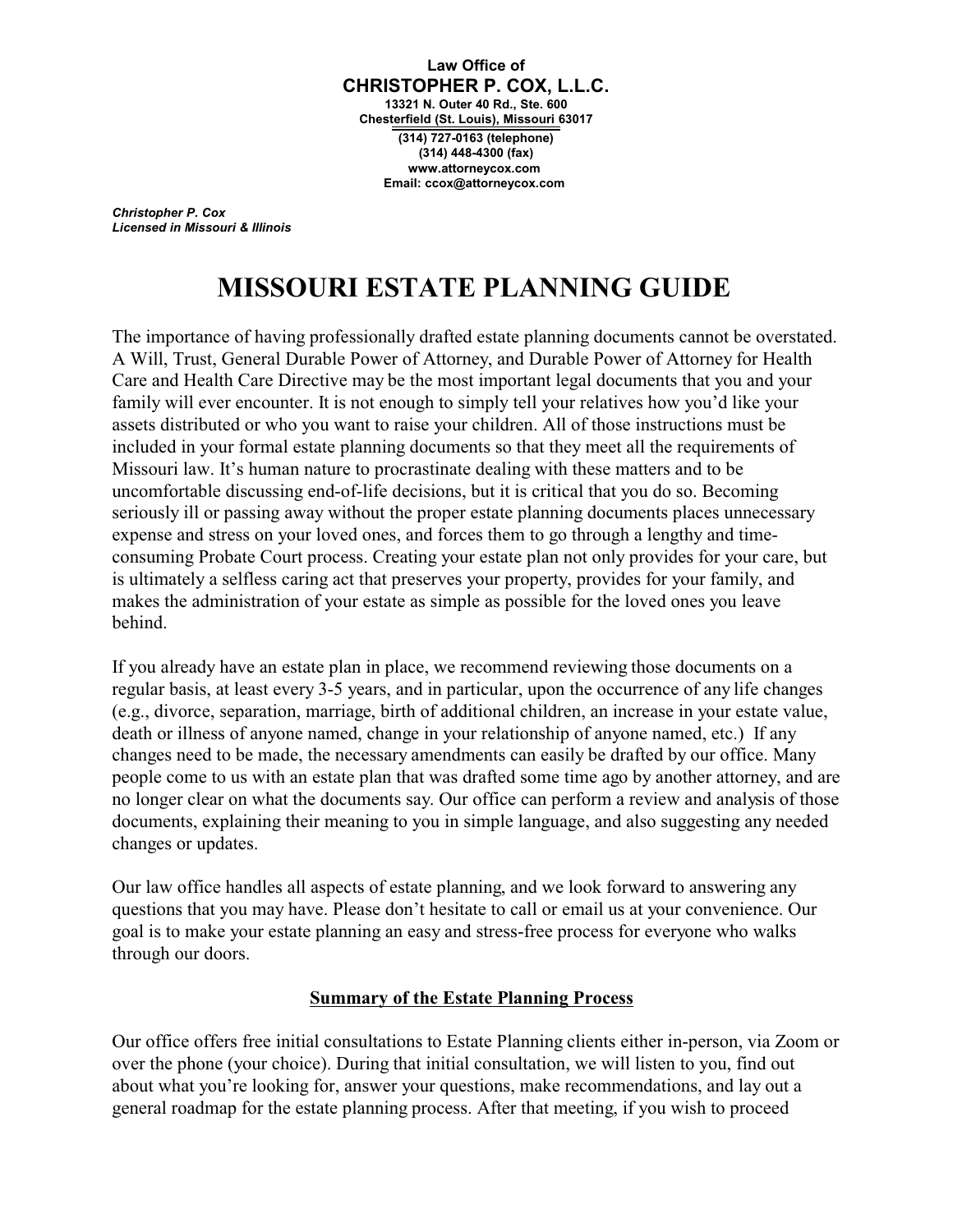forward, we will provide you with a questionnaire to complete, and we'll schedule a follow-up meeting (either in-person or via Zoom) to gather information and discuss how you'd like to set up your documents. We will pour through each document in detail, discuss your options, and gather the information necessary to customize your estate planning documents and set them up to meet your specific needs. Approximately 7-10 days after our office gets all of the necessary information from you, we will send you a complete draft of your documents for review. Along with the documents, you'll also receive detailed summaries of the documents that make them much easier to digest.

After you've reviewed the documents, you can call, email, or meet with me again to discuss any questions or changes that you may have (if any). Once you tell me that the documents are in final form, we will schedule a signing appointment where you will come back into the office to sign the documents before a notary public and witnesses (all supplied by us). After that appointment, you'll receive your original signed documents for safekeeping along with an extra copy of everything. We'll also review some general instructions regarding your documents. If you drafted a Trust, we'll discuss your next step of retitling your assets into that new Trust. We will supply you with very detailed written "how to" instructions, and will review those instructions with you and answer any questions that you may have. That funding process usually does not take much time, and most likely will only require you to go to your bank and the Missouri Dept. of Motor Vehicles to adjust your car title - everything else can usually be accomplished over the phone, via mail or online.

We recognize that planning for the inevitable can be extremely difficult. We handle all estate planning matters with compassion, professionalism and with a personal touch that we believe sets our office far above the rest. While no one likes to plan for unfortunate events, the amount of money, stress, uncertainty and confusion that it will save you and your family in the future makes a properly drafted estate plan well worth its weight in gold many times over.

Our office is very experienced in the Estate Planning area as is evidenced by our 45+ 5-star reviews on Google.

## **The Most Common Estate Planning Documents**

The Estate Planning documents that our office drafts for clients are extremely comprehensive, thorough, and built to stand the test of time. All of the documents are customized to your exact needs and wishes. We're very proud of the documents we generate for clients and we ensure you that they will be of the highest caliber. Estate planning is not an area of the law where you should skimp and choose an attorney solely on the cheapest price. The quality of our work, speed in turning the documents around for you, and our attention to detail is what sets us apart from other firms. Our representation doesn't stop once you sign your documents, as we will assist you in all aspects of implementing your estate plan.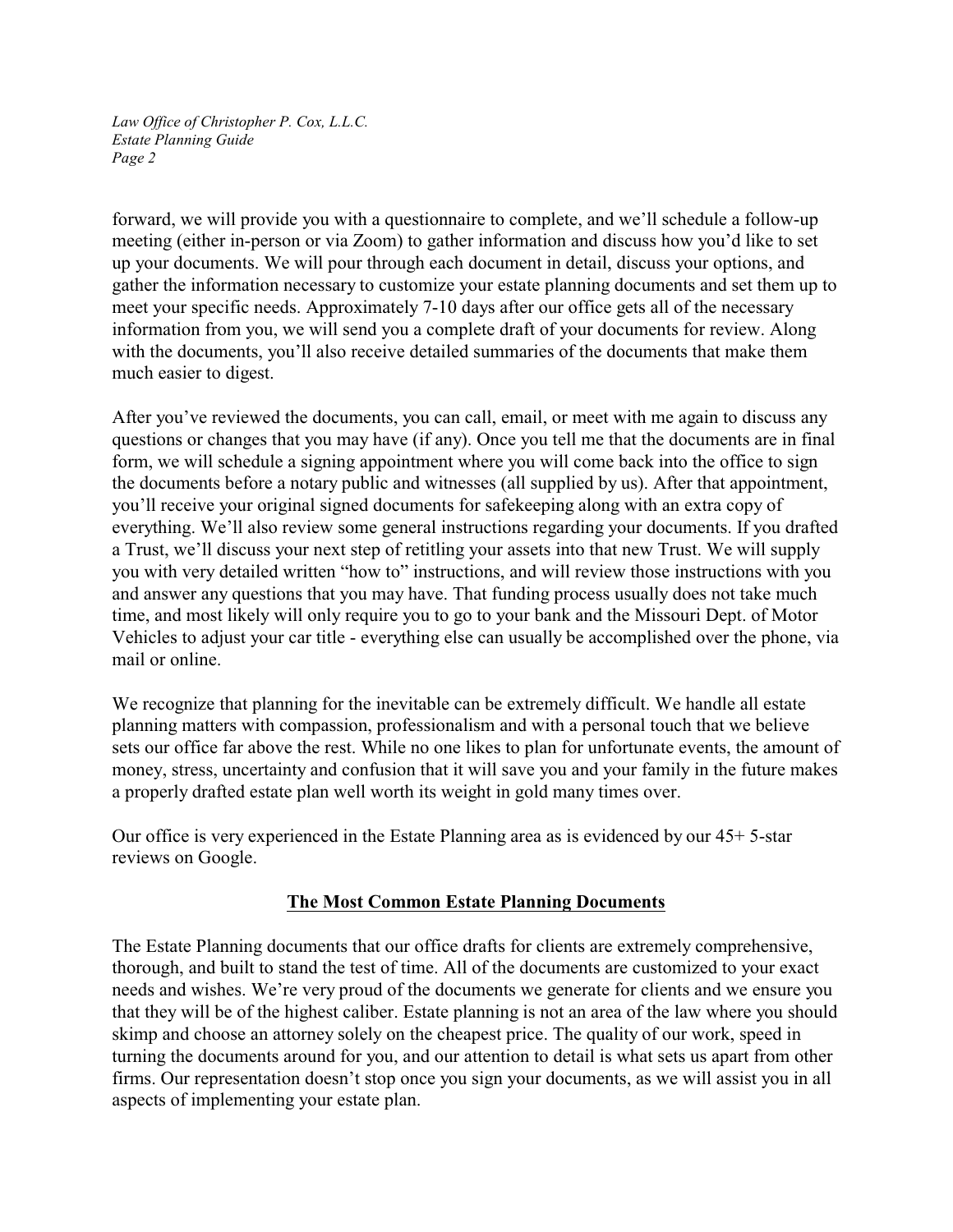As a quick overview, there are several common estate planning documents that our office recommends every person have in place. Each of them are separate pieces in the estate planning puzzle that fit together to complete your estate plan:

- 1. **Will** This is a legal document that states how you want your property distributed upon your death. It is also the only place where you can name a Guardian to care for any minor children that you leave behind. Note that having just a Will does not avoid Probate Court (you need a Trust to do that.) See the "Will" topic heading below for additional information.
- 2. **Revocable Living Trust**  This is a more advanced, and very popular, estate planning document that sets forth how your property will be managed and distributed both during your lifetime and upon your death. A Trust deserves your consideration as it has numerous and substantial money-saving advantages over a simple Will, including the avoidance of Probate Court. Approximately 90%+ of our new Estate Planning clients choose to draft Trusts. See the "Revocable Living Trust" topic heading below for additional information.
- 3. **General Durable Power of Attorney**  This is a document wherein you appoint a person or persons as your Agent to make legal decisions for you and act for you in all legal matters. It is mainly used to help in the event of your illness or disability, or in a situation where you can't be present to sign necessary legal documents. The person you appoint as your agent has the legal authority to speak for you, make decisions for you, and sign your name to all legal documents (checks, contracts, etc.). The odds are that this document will be needed well before your Will or Trust come into play. See the "General Durable Power of Attorney" topic heading below for additional information.
- 4. **Durable Power of Attorney for Health Care and Health Care Directive**  This document appoints an agent (usually a close relative or friend) to make medical decisions for you if you're unable to make them on your own. It also sets forth your end-of-life medical directives, e.g., your wishes on your medical treatment when there is no expectation of your recovery from a terminal illness or injury and you are unable to communicate those wishes on your own. See the "Durable Power of Attorney for Health Care and Health Care Directive" topic heading below for additional information.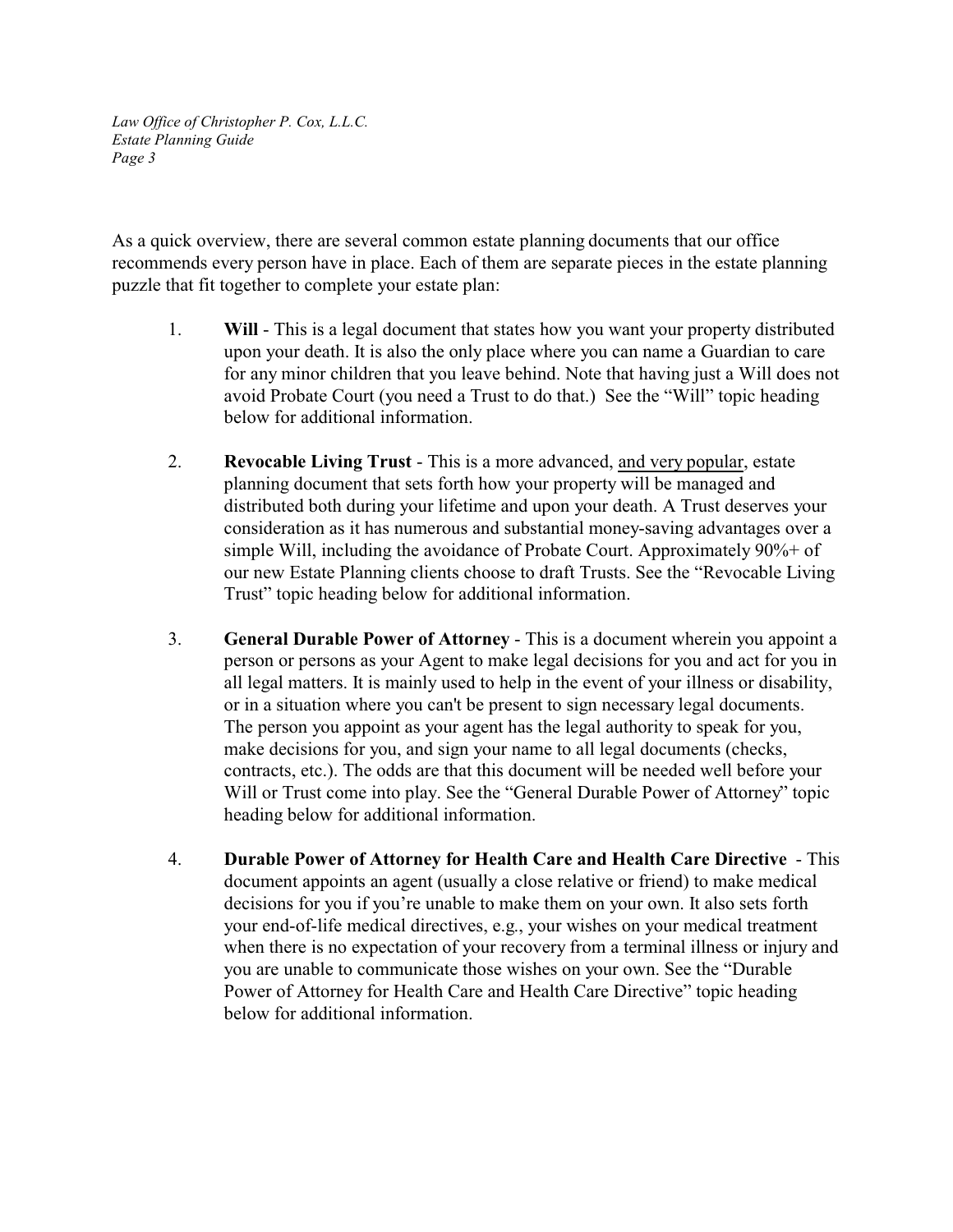Other Estate Planning areas that our office handles are:

- 1. Review, analysis and amendment of all Estate Planning Documents;
- 2. Beneficiary deeds;
- 3. Transfer on death (TOD) / payable on death (POD) provisions;
- 4. Estate tax planning and protection, if necessary;
- 5. Planning to avoid Probate Court;
- 6. Life insurance and general insurance planning; and
- 7. Advice on the titling and beneficiary designations of your accounts and assets.

The remainder of this Guide provides more in-depth information on each of the four estate planning documents mentioned above.

# **Will**

A Will is a legal document that spells out how your assets are to be distributed upon your death. If you're the parent of minor children, it is the only place where you can legally name their Guardian (the person who will raise them upon your untimely passing). Without that Guardian appointment in your Will, a court will appoint someone without your wishes being considered.

It should be noted that a Will alone does not avoid Probate Court - - it would ordinarily take a Revocable Living Trust to accomplish that.

The advantages of having a Will include the following:

- 1. You decide to who, how and when your property is to be distributed;
- 2. You can nominate a Guardian of your minor children; and
- 3. You can name a Personal Representative (a/k/a Executor), the person responsible for carrying out the directives set forth in your Will.

If you are married, both you and your spouse will need separate Wills. Missouri does not allow joint Wills.

# **Revocable Living Trust**

A Revocable Living Trust is a very popular advanced estate planning document that acts as a vehicle to manage and protect your assets as you age and then distributes those assets after your passing. The vast majority of people who come to our office end up going this direction and drafting a Trust as their primary estate planning document. The Trustee (manager of the Trust)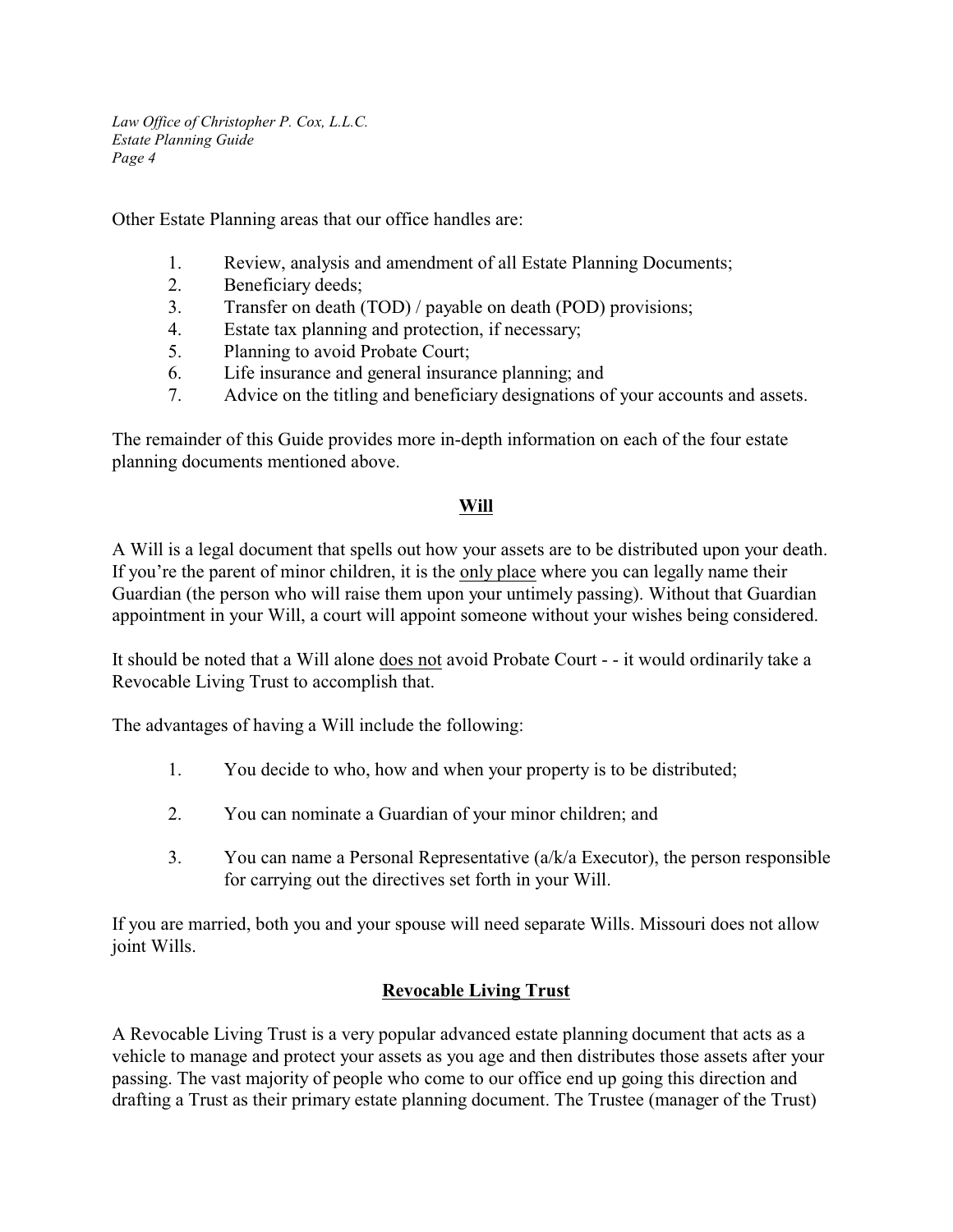holds, manages, and distributes your Trust assets as directed by the terms of your Trust. You are usually the sole beneficiary and Trustee of your Trust during your lifetime and are free to use the Trust assets as you deem fit. You do not lose any control over your property by creating a Trust. After your passing, the Trust assets are then distributed per your directions as set forth in that document. The Trust is considered "revocable" as its terms can be amended, changed or revoked by you at any time prior to your incompetency or death. The Trust is also "living" because you make it during your lifetime. Most people create Trusts to avoid their assets being forced to go through Probate Court, thus reaping an enormous savings in Probate fees and costs. Please see the Probate Cost chart on the following page.

By drafting a Trust, you create a separate legal entity to hold your assets. During your lifetime, you are usually the trustee of your Trust and retain complete control over those assets. The Trust then provides your specific direction as to what happens to your assets after your passing. E.g., they are either distributed outright to beneficiaries or continue to be held in the Trust for a beneficiary (e.g., until they reach a certain age or upon the happening of a certain event). You decide how and when your assets will be distributed, and also decide who to appoint to manage your Trust assets should you be unable to handle that role on your own due to incapacity or death. We will extensively discuss your wishes during our meeting and will incorporate all of your decisions and wishes into your Trust.

There are always two steps in the creation of a Trust. The first is the actual drafting, creation and signing of that Trust to your exact specifications. Thereafter, the second step is transferring your assets into that Trust (the "funding" of your trust). Titled property such as bank accounts, stock accounts, real estate and the like must be retitled in the name of your Trust or name your Trust as the beneficiary of that asset (again, you do not lose any control over your assets by doing so). This is usually not difficult and takes little time to accomplish. Our office assists with the entire funding of your Trust, provides detailed instructions, and is there to painlessly guide you through this process. This funding of your Trust is a very important step as only assets titled in the name of your Trust will avoid Probate Court.

If you are married, and hold most of your assets jointly, a single joint Trust may be appropriate for the both of you rather than two separate Trusts. This will be discussed in detail during our initial meeting.

Trusts are no longer just for the "rich and famous," but are now very common estate planning documents utilized by the average person. As set forth below, a Trust has many advantages over a simple Will that may tip the scales in favor of a Trust. It is up to you to ultimately decide whether a Trust is appropriate for you and your family, and our office is glad to assist and advise you in that decision. The most common advantages of a Revocable Living Trust over a simple Will are as follows: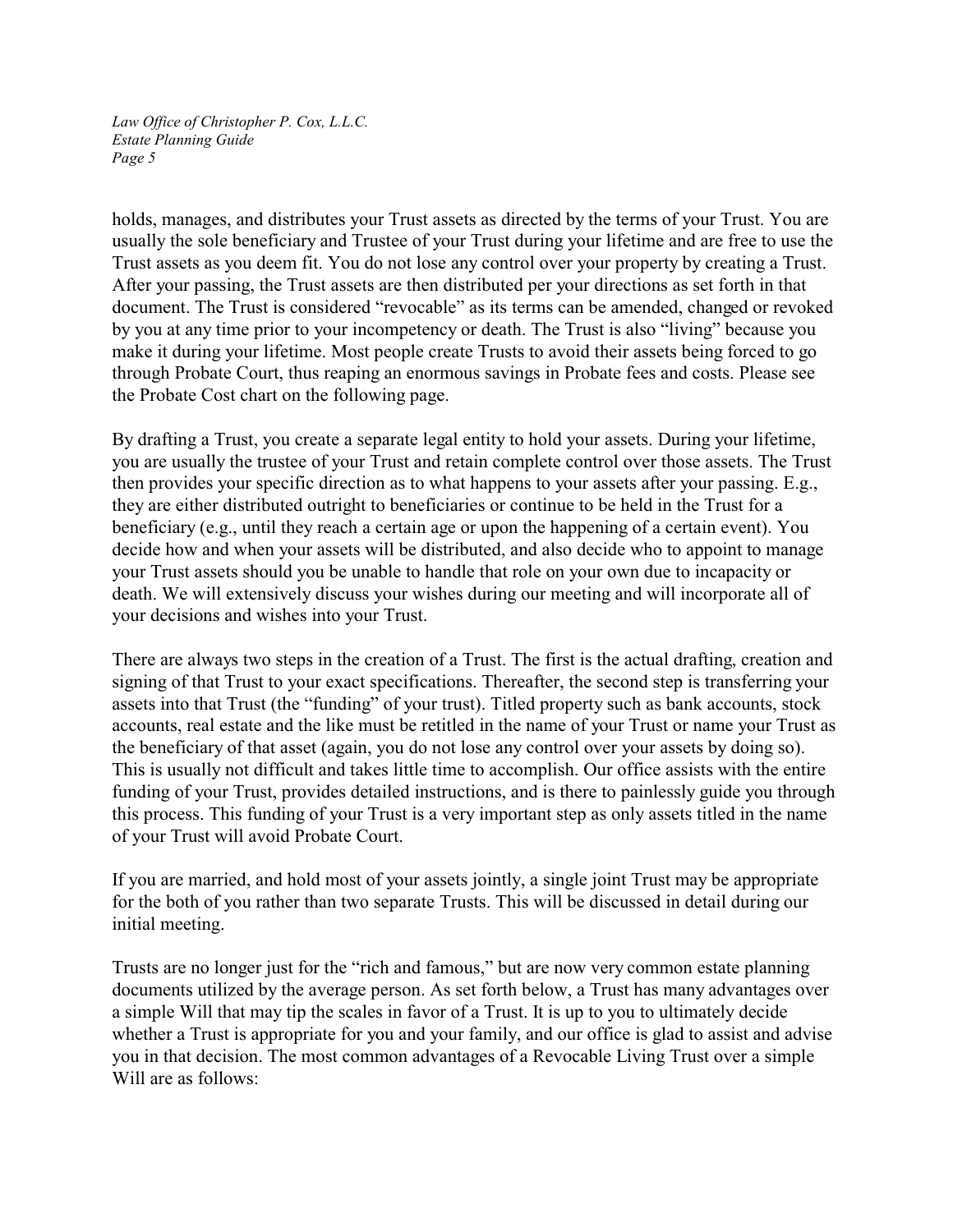- 1. Probate Avoidance. Probably the biggest advantage of a Trust, if properly drafted and funded, is that it will keep your estate out of Probate Court. Property owned by your Trust at the time of your death is not required to go through Probate Court, and thus won't be subject to that 6-18 month cumbersome and expensive process. Knowing that your loved ones will avoid the stress, aggravation and frustration of a complicated Probate Court process gives most people peace of mind and is the biggest factor that makes many people choose a Trust.
- 2. Substantial Money Savings. Avoiding Probate Court usually results in substantial money savings for your estate (and thus your beneficiaries). The cost of administering a Trust after your death is usually substantially less than taking a Will through Probate Court. If you don't have a Trust, and your estate is required to pass through Probate Court, the following Probate fees would usually be charged and deducted from your assets. The charges are based on the total value of assets needing to go through Probate Court:

| <b>Total Value of Your Assets</b> | Probate Fees |
|-----------------------------------|--------------|
| \$50,000                          | \$3,600      |
| \$100,000                         | \$6,600      |
| \$200,000                         | \$12,100     |
| \$300,000                         | \$17,600     |
| \$400,000                         | \$23,100     |
| \$500,000                         | \$28,100     |
| \$600,000                         | \$33,100     |
| \$700,000                         | \$38,100     |
| \$800,000                         | \$43,100     |
| \$900,000                         | \$48,100     |
| \$1,000,000                       | \$53,100     |
| \$2,000.000                       | \$93,100     |
| \$3,000.000                       | \$133,000    |
| \$4,000,000                       | \$173,000    |
| \$5,000,000                       | \$213,100    |
| \$10,000,000                      | \$413,100    |
|                                   |              |

**A properly funded Trust will completely eliminate these fees thus placing that much more money in the hands of your beneficiaries. As a result, this is probably the main reasons that most people elect to draft a Trust as their primary Estate Planning document.**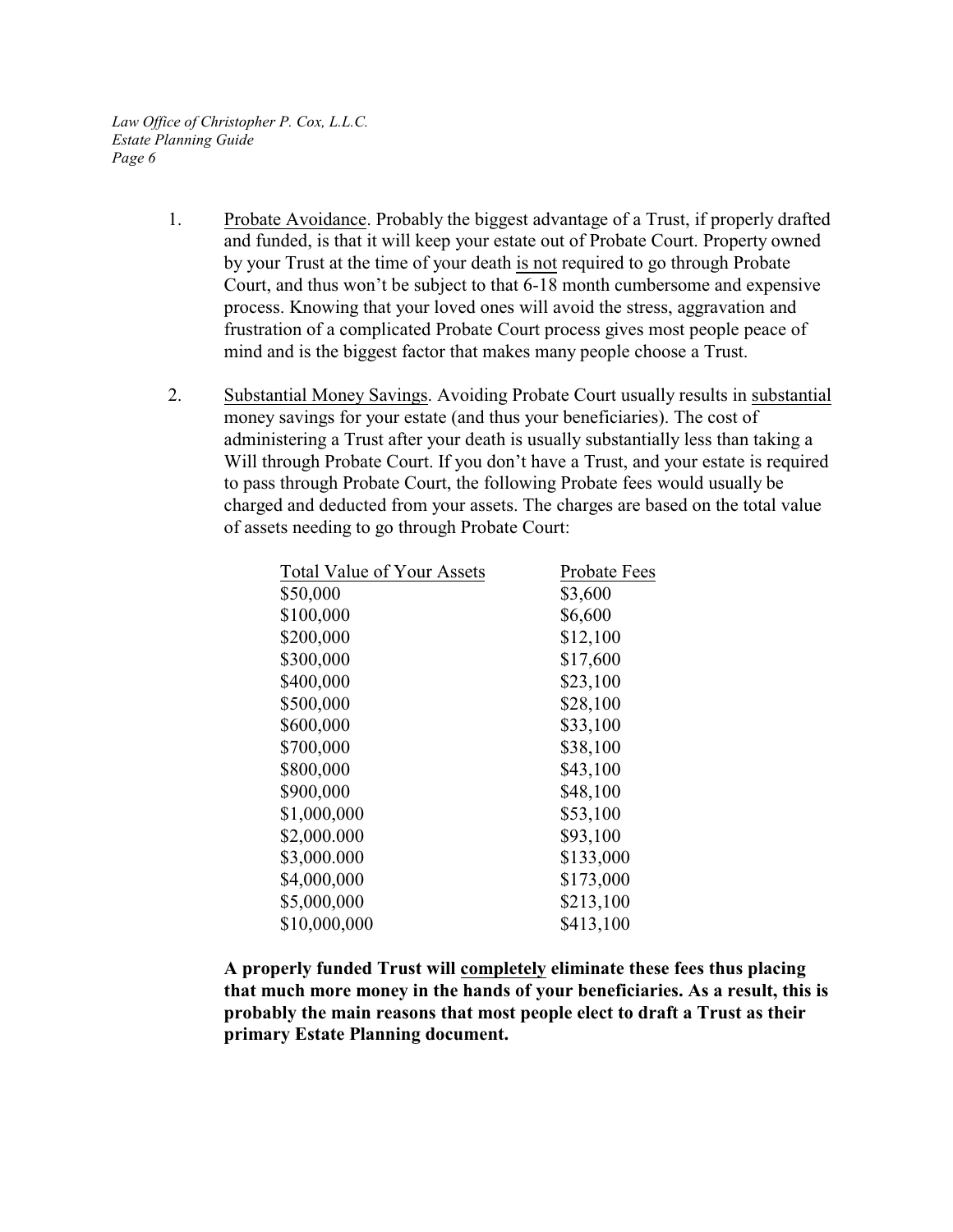- 3. Immediate Distribution of Assets Upon Death. A Trust allows property to pass to your heirs immediately upon your death rather than requiring them to wait the 6- 18 months that it takes for non-trust assets to pass through Probate Court.
- 4. Privacy. A Trust is a private document not open to the public. If you only have a Will, after your death, your Will is required to be filed with Probate Court along with a list of your assets. May of those documents are open to the public for inspection, including by nosey neighbors and scavenging sales people. A Trust is not filed with the court and is not a public document. In addition, a Trust, because of its privacy, may make it more difficult for disgruntled heirs and creditors to challenge the distribution of your assets.
- 5. Tax Savings. Depending on the size of your estate, a Trust can be used to reduce or eliminate estate taxes.
- 6. Asset Management Upon Incapacity. A Trust provides for continuity and back-up financial management during your lifetime, particularly in the event of your disability or incapacity. A Trust designates a person as the successor trustee to take over the management and administration of your Trust assets upon your incapacity. That successor trustee then assumes all of the administration powers that you held, including the ability to manage money, write checks, pay your bills, all on your behalf. While you are incapacitated, the successor trustee's sole responsibility is to use your trust assets to provide for your needs. No distributions are usually made until after your passing.
- 7. Avoid the Appointment of a Guardian or Conservator. A Trust may avoid the necessity of guardianship or conservatorship proceedings over you if you become incapacitated or disabled and are unable to manage your own financial affairs. As discussed in the previous paragraph, the successor trustee will assume control of your assets at that point in time and will manage them for your benefit as long as your incapacity lasts.
- 8. Avoid Multiple State Court Proceedings. A Trust may avoid the necessity of ancillary probate proceedings in another state. If you own property in another state, that property may be subject to an additional, costly and inconvenient probate process in that second state. If the property is owned by your Trust at the time of your death, there is usually no need for such a process.

After having touted the benefits of a Trust, keep in mind that no one has to have a Trust. If the above situations don't apply to you, a Will along with other beneficiary planning may work for your family. The best way to determine whether a Trust would be beneficial for you and your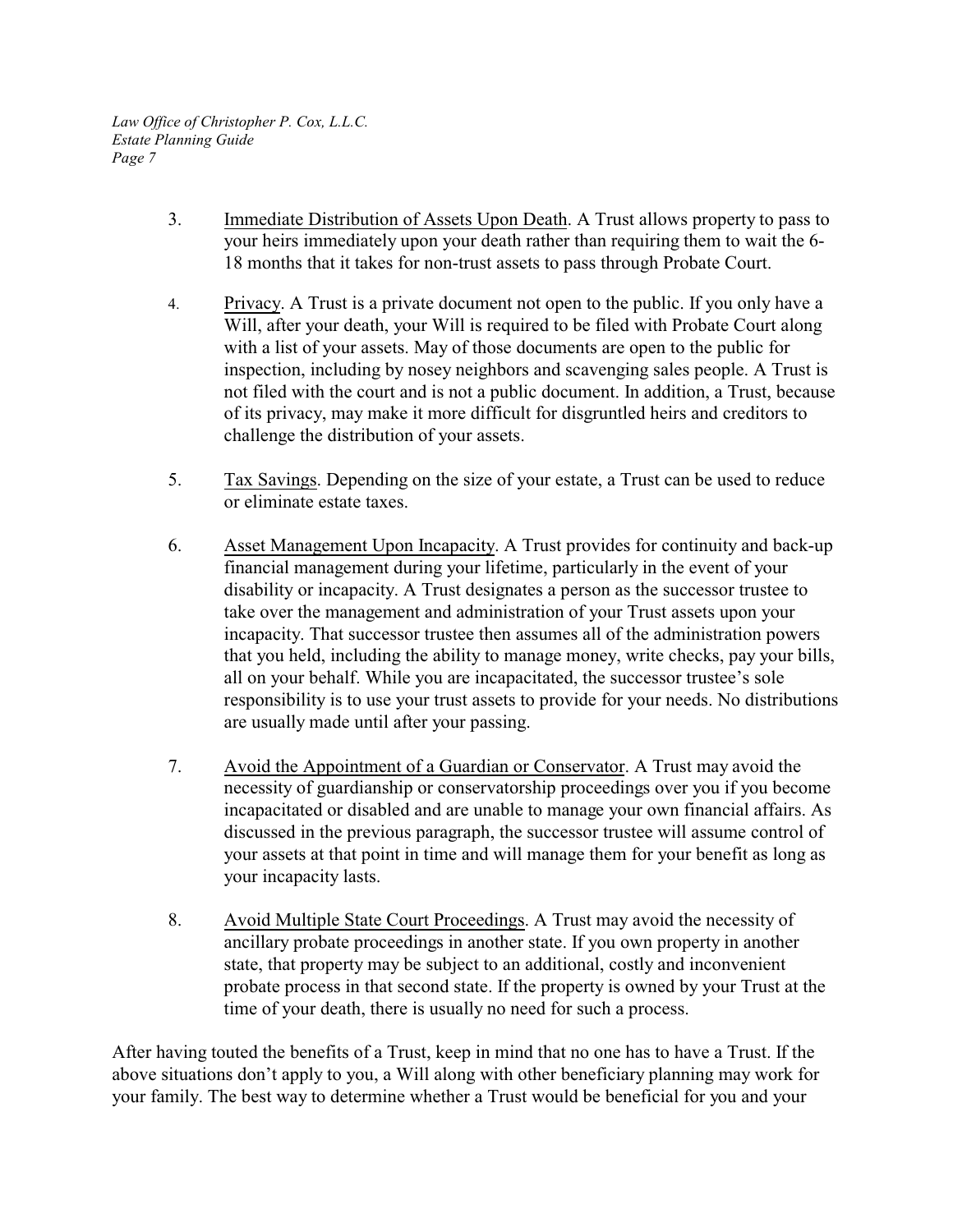family is to discuss the particulars of your situation with our office. We will explain to you all of the nuances and pros and cons of such a trust in the context of your particular situation.

#### **General Durable Power of Attorney**

A "Power of Attorney" is a document wherein you appoint a person (usually a close family member or friend) to act as your agent on all legal matters. An agent is a person who has authority to legally act for another person. Making a Power of Attorney "durable" means that it is still effective even after your incapacity. These documents are primarily used to help in the event you become seriously ill or disabled, or in a situation where you can't be present to sign necessary legal documents (e.g., you're out of the country).

A General Durable Power of Attorney (DPOA) is a highly recommended document that assists your family and friends should you become ill, incapacitated, or are in an accident. It allows the person you appoint to handle all of your affairs, including signing checks, paying bills, making deposits, signing contracts, managing your assets, dealing with benefit providers, dealing with your health insurance and social security, and many other functions. All acts of the agent you appoint are legally binding on you, just as though you performed the acts yourself. If you do not have a DPOA, no one else (not even your spouse) has the right to sign legal documents for you or make binding legal decisions on your behalf. Once you become incapacitated, it is too late to draft a DPOA - - it must be drafted and signed in advance of any incapacity.

The odds are that this DPOA will need to be used before any other documents. Keep in mind that if you do not have a DPOA and you become disabled or incapacitated, your family may be required to go through a lengthy and expensive Guardianship and/or Conservatorship process in Court in order to be able to get the same decisions making rights that a simple DPOA would have given them.

DPOAs are very powerful documents that are a recommended part of every estate plan. An effective DPOA must be carefully worded. Furthermore, you should use great care in the selection of the agent you appoint. Remember, you are entrusting the care and management of your well-being and property to this agent. Usually only spouses, children and close relatives/friends are appointed in this capacity. Our office is glad to advise you on these issues and answer any questions that you may have.

## **Durable Power of Attorney for Health Care and Health care Directive**

A Durable Power of Attorney for Health Care and Health Care Directive is a document wherein you appoint an agent (usually a close relative or friend) to make medical decisions for you if you're unable to make them on your own. It also sets forth your end-of-life medical directives,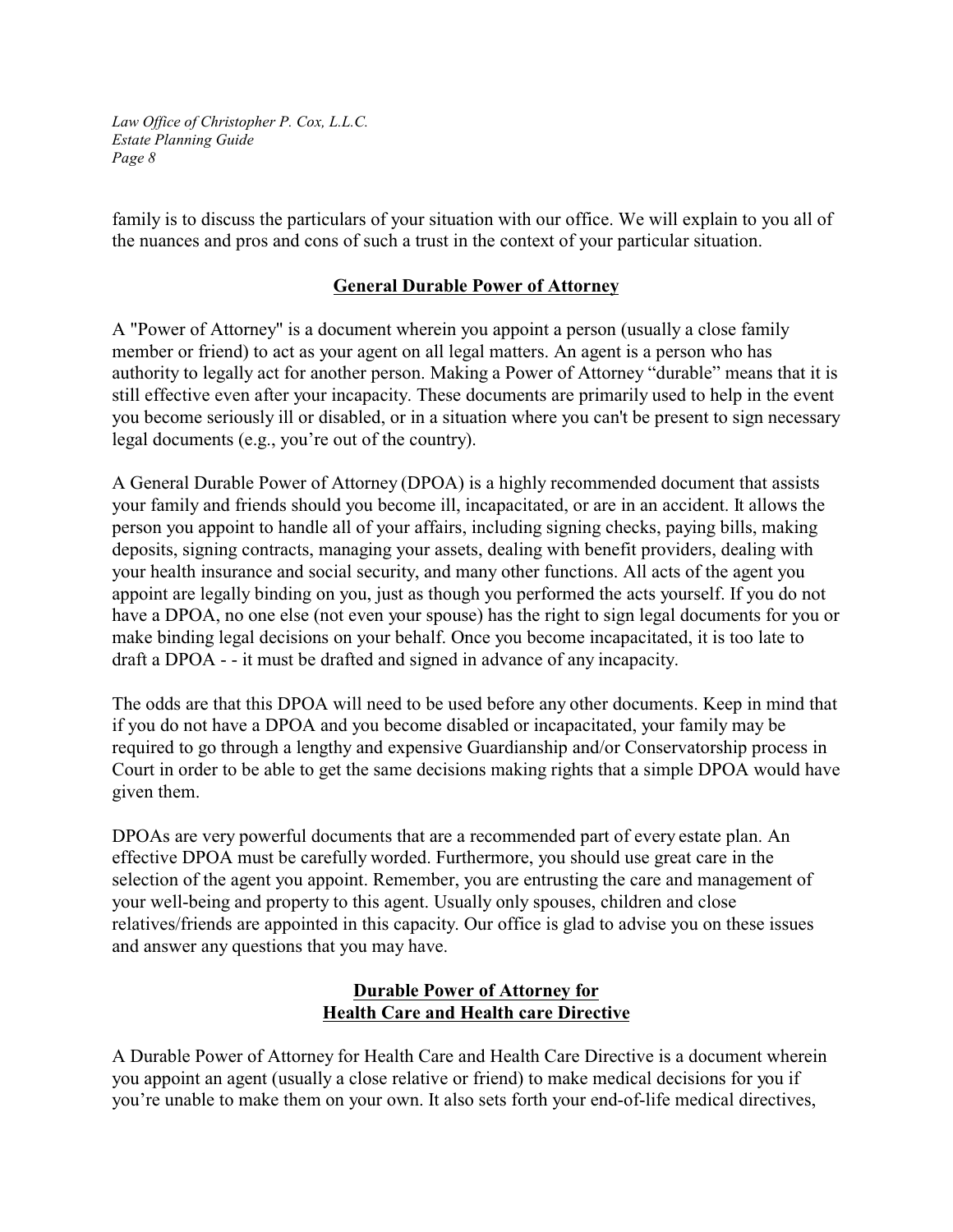e.g., your wishes on your medical treatment and/or the withholding or withdrawal of that treatment in an end-of-life scenario when you are unable to communicate those wishes on your own (that portion is sometimes called your "Living Will" or "Advance Directive").

How you draft your Health Care Directive drafted is a very personal decision. These documents are custom tailored to meet the needs and desires of each individual client. Many individuals come to the conclusion that they do not want any extraordinary life-prolonging procedures performed on them if death is imminent. Others may want to specify certain procedures or treatment they desire. The decision as to the particular wording and drafting of this document is something that our office will discuss in detail with you taking into consideration your beliefs and wishes, including your religious views on this issue, if applicable.

Similar to a regular DPOA, most people choose to appoint spouses, children or close family/friends as their agents to make such medical decisions for them. This is something that you should discuss with the person you intend to appoint to make sure they're comfortable in that role.

Drafting a detailed Durable Power of Attorney for Health Care and Health Care Directive ensures that the medical treatment you receive will meet your wishes. Second, the existence of this document almost always removes a great burden from your loved ones who would otherwise be faced with an extremely difficult decision at a time when they are already very emotionally upset and traumatized.

Our office is well versed in the law surrounding health care directives, can answer your questions and guide you through this sometimes complex maze. After a thorough consultation with you, your document will be drafted to meet your specific needs.

# **Other Documents that may also be Drafted as Part of Your Estate Plan (we will discuss these in greater detail at our consultation)**

Other documents that are routinely drafted as part of your estate plan, and may be applicable to your situation, are:

- A Certification of Trust
- An Assignment of Personal Property into your Trust
- Instructions for Distribution of your Personal Property
- HIPAA Medical Authorizations (to allow your doctors to speak to your agents)
- Beneficiary Designations
- Affidavits to correct the titling of real estate
- Real Estate Deeds
- A Memo to Loved Ones (information for those you leave behind)
- Power of Attorney for a Child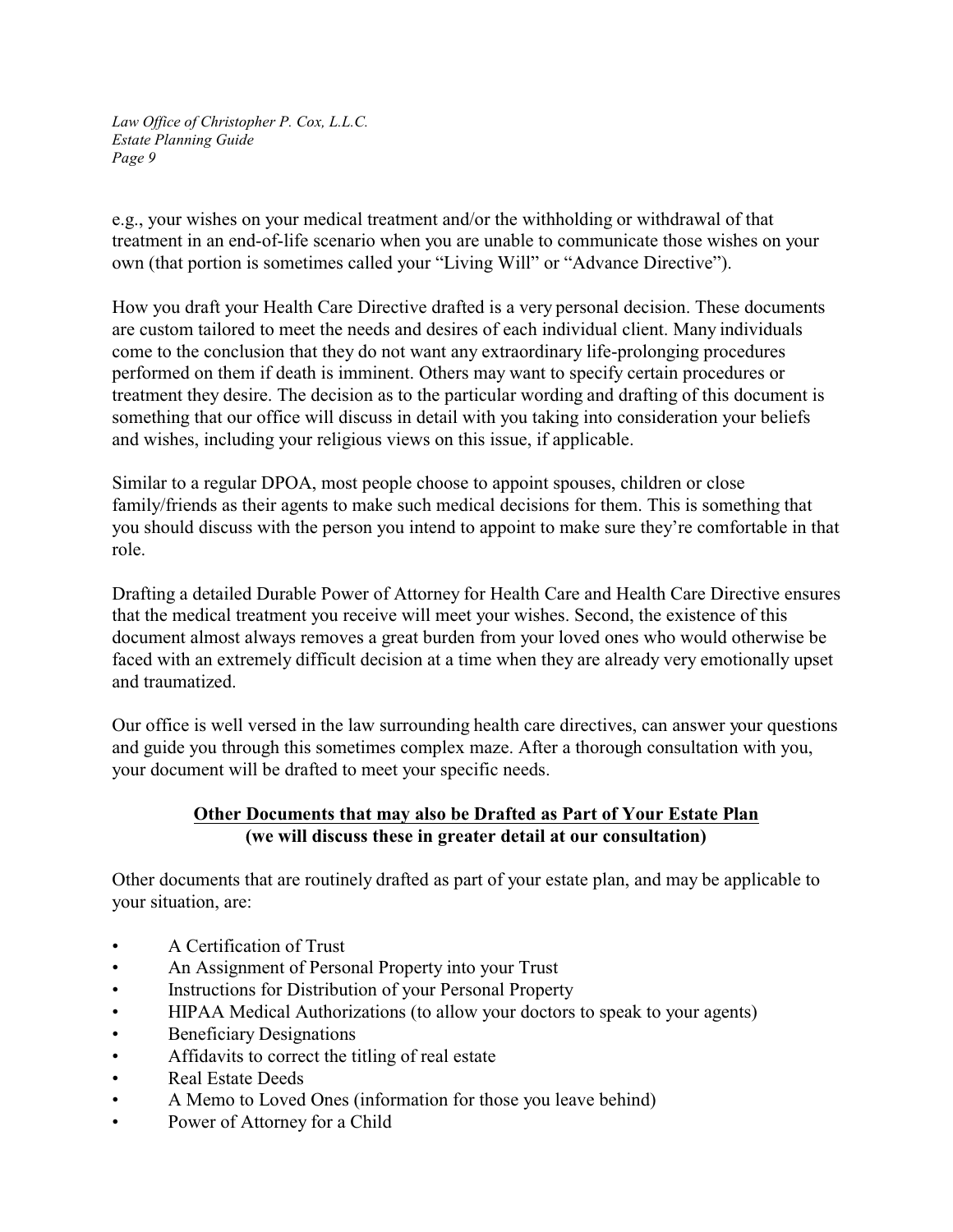• FERPA (Family Educational Rights and Privacy Act) Release/Waiver (for children in college)

### **A Note about Estate and Gift Taxes**

### **Estate Taxes (e.g., Death Taxes)**:

For 2022, the Federal Estate Tax Exemption is set at \$12.06 million for individuals and \$24.12 million for married couples. This exemption allows an individual or married couple upon their death to pass an estate valued under the above amounts to their descendants completely federal tax free. E.g., as long as your total estate is under that exemption amount, there will be no estate or death taxes imposed - - e.g., the inheritance will be tax free. This exemption amount is scheduled to increase each year with inflation until 2025. On January 1, 2026, the exemption amounts are scheduled to revert to the 2017 levels of \$5,490,000 for individuals and \$10,980,000 for married couples. The Estate Planning community is hopeful that the U.S. Congress and President will not allow this reversion, but will enact a fix to keep the exemption high. Nevertheless, this issue is somewhat of a "political football" and what happens is somewhat dependent on what party is in power (historically Democrats want to have a low exemption so they can tax inheritances and Republicans want a high exemption to allow inheritances to pass tax free). The State of Missouri follows the above federal exemption limits, so there will not be any state estate/death tax imposed if you're under those limits. Nevertheless, if you relocate to another state, different states may impose their own Estate/Death tax that may be different than the Missouri or federal schedule.

As these exemptions are fairly high these days, most people do not need to do substantial tax planning as they're well under these limits. Nevertheless, if you are approaching or over these limits, or if there is concern that you may get caught in the 2026 reversion, you should discuss this with our office so that we can take this in consideration when deciding whether any tax planning will need to be done within your Estate Planning documents. As the government can change these exemptions as they deem fit, please keep apprised on this issue in the news as it could affect your estate plan.

#### **Gift Taxes**:

In 2022, each person may give \$15,000 per year to as many individuals he or she desires without incurring a gift tax and without using any of their gift tax exemption. Married couples can combine their gift tax exclusion and jointly give \$32,000 per year to as many individuals as they wish. You can still gift more than that sum on a yearly basis, but you will have to file a gift tax return with your personal tax return and your lifetime gift tax exemption may be reduced accordingly, thus ultimately affecting your tax situation. Our office is glad to discuss this issue with you in much greater detail if it is applicable to you.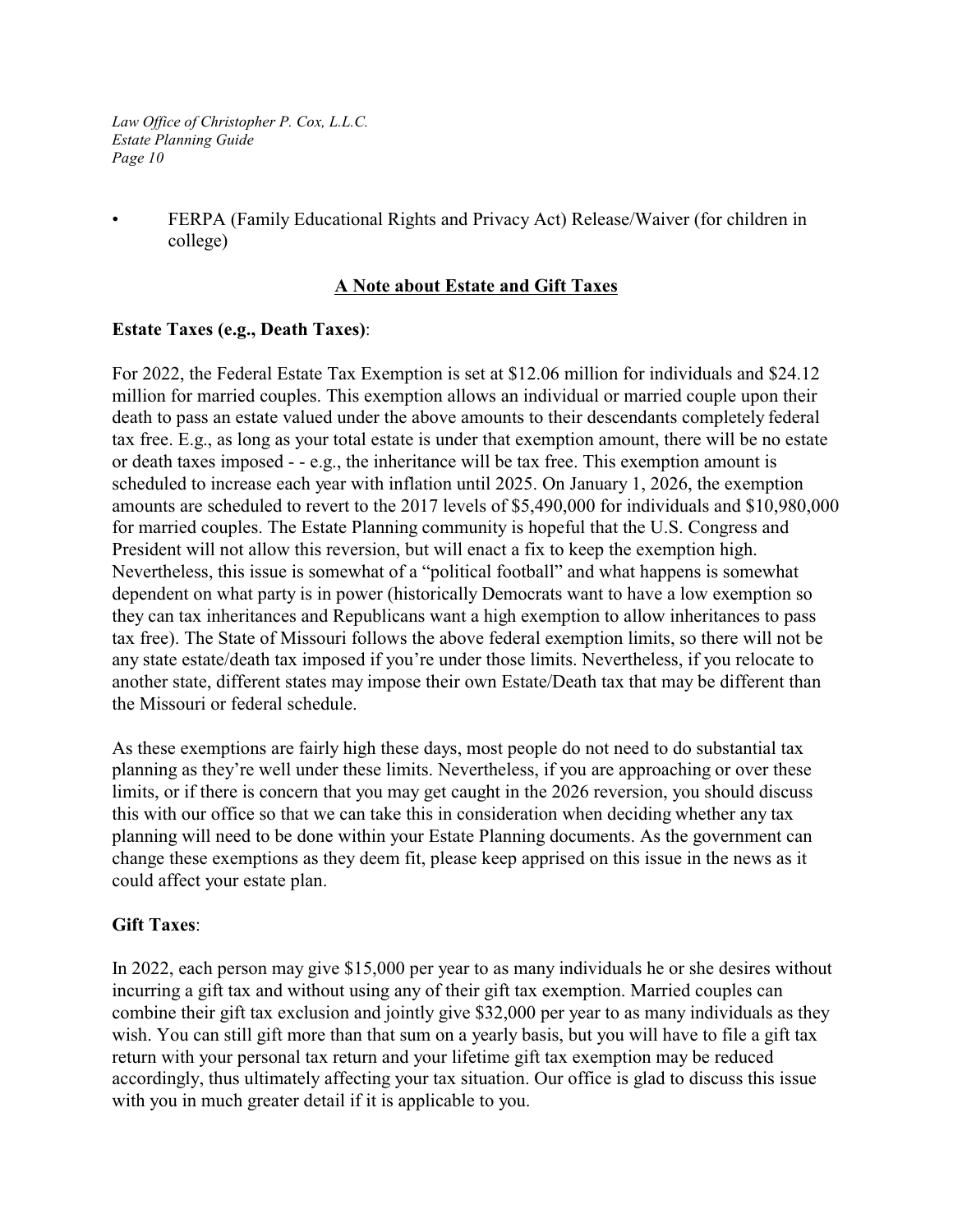#### **Initial Information Needed to Draft Your Estate Planning Documents**

You'll need to make many decisions in order to allow our office to customize your estate planning documents to your particular needs. While you don't need to stress about immediately getting all of this information together, it's good to review the items below as it allows you to begin the process of formulating your thoughts as to how you'd like your estate planning documents drafted. All of these decisions are very involved and are beyond a simple "fill in the blank" form. As a result, our office will talk through all of these points with you during our appointment and will discuss the implications of any decisions you make. Nevertheless, it will be helpful for you to give some thought to the questions below:

#### **Will and Trust:**

- 1. Who would you like to appoint as the Personal Representative ("Executor") in your Will and who would you like to list as backups in case the main person is unable to act. Usually spouses appoint each other as the main PR. You can list as many backups as you like. Our office recommends at least 2 backups.
- 2. If you have children under age 18, who would you like to name as the Guardian of those children should each of their parents pass away while they are still under age 18. Please provide backups to that main person. Our office recommends at least 2 backups.
- 3. If you're drafting a Trust, who would you like to name as the successor Trustee (backup trustee) to handle and distribute your Trust assets after you and your spouse both pass away or become incapacitated. Again, please provide at least 2 backups.
- 4. Generally, how would you like your assets distributed upon your passing. Often spouses will give everything to the other spouse upon their passing, but that may differ is you have children from a previous relationship that you'd like to provide for. Also think about a situation where you both pass at the same time or your spouse has already predeceased you. List everyone you'd like to provide for, and list a secondary or contingent distribution plan in the event that a particular beneficiary predeceases you (e.g., do you want that gift to go to someone else, down to the deceased beneficiary's children, or to lapse and revert back and increase the shares of the other living beneficiaries.)
	- A. Note that children under 18 cannot receive money outright. If you're planning for children or young adults, what age or ages would you like the children to receive money outright? Rather than giving the entire gift to children at a certain age, many people prefer to spread it out over several years (e.g.,  $1/3$  at ages 25, 30 and 35 or  $\frac{1}{2}$  at 25 and 30 - or at any ages and percentages that you think appropriate.)

#### **General Durable Power of Attorney:**

1. Who do you want to name as your Agent in your Durable Power of Attorney (usually spouses appoint each other). Please provide at least 2 backups.